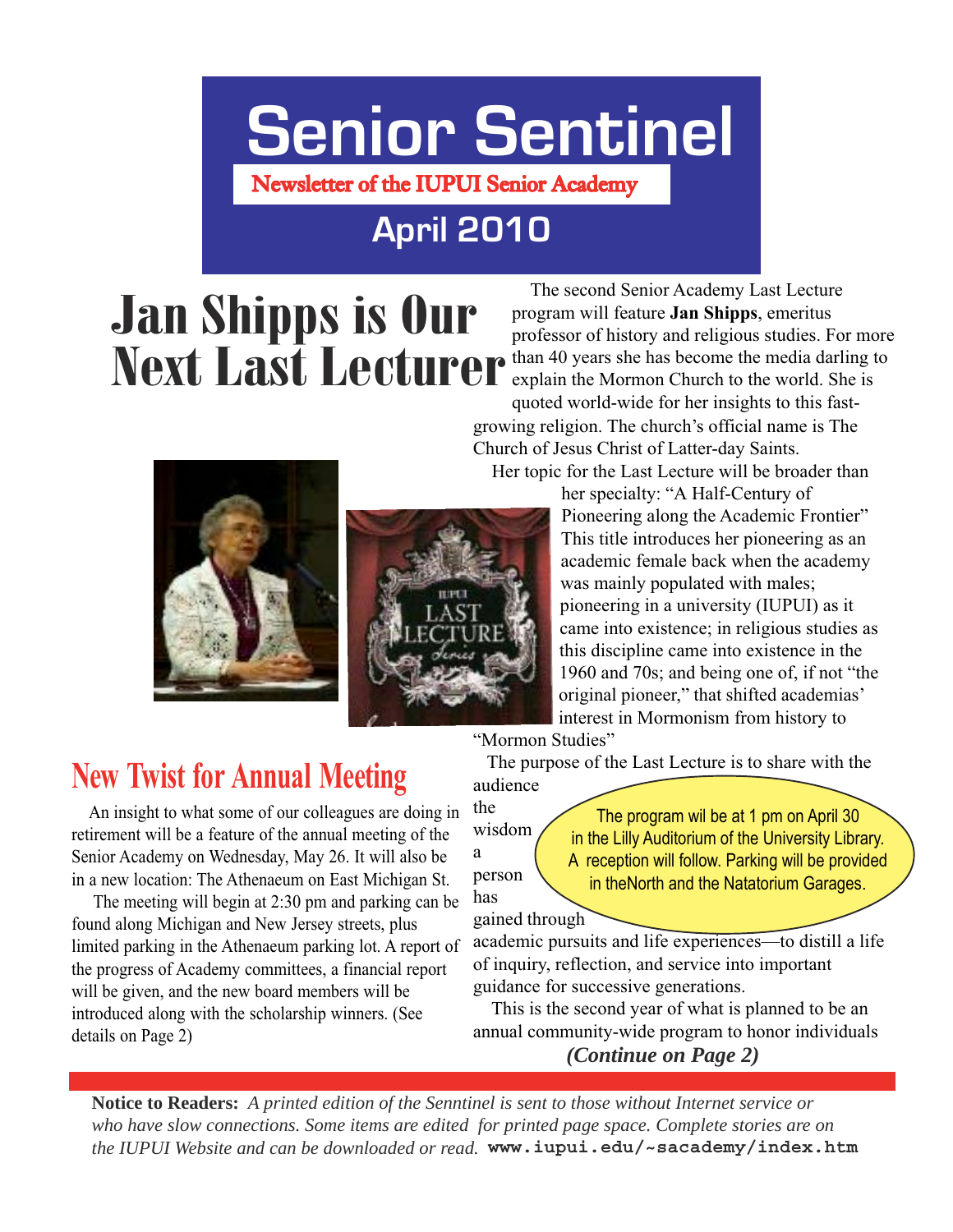### *NEEDED: Your Post-Retirement Adventures*

 Are you (or is someone you know) doing some interesting and exciting things in your retirement? Have you undertaken a

physical challenge that most people our age won't (or can't) do? Have you visited a place *Everymen* that few people from Indiana have ever seen? Have you developed new skills or polished old ones to a higher, maybe even professional, level? Have you used your retirement freedom to help others in a special way? Is there another story you'd like to tell? We're looking for two or three members or former colleagues who have good stories to tell about their activities in retirement. We'd like them to share their stories with us at our annual meeting "to inspire and challenge the rest of us," says Academy

President **Harriet Wilkins.** If you'd like to volunteer or know someone whom we should invite, please contact **hwilkins@iupui.edu.** A committee from the Board will review suggestions and invite the panel participants.

### **Recession Lifting?** Academy Funds Gain

 All funds held by the Senior Academy showed an increase during the year. Most critical are the three scholarship funds which provide \$2,000 each to three students each year.

 According to Treasurer **Shirley Newhouse,** one scholarship fund has exceeded the \$40,000 benchmark set to allow it to be endowed. Two others are close to that goal. A goal of \$50,000 will allow a 4% gain to guarantee the endowed funds always will be adequate to supply the scholarships.

 The scholarship program is named for **Arthur Mirsky** who has championed the Academy's support of students since its inception. He also has been a major donor.

### **Senior Sentinel** Page 2

 **IUPUI Senior Academy Newsletter** 

### **Plannning Ahead: Academic Calendar Up to 2020**

 If you like to plan ahead, way ahead, here's a spot that has the academic calendar up to 2020 http://registrar.iupui.edu/ longterm.html

#### The Last Lecture...

*(From Page 1)*

for their life's work and give them a chance to expound on their careers. Last year the honoree was **Robert M. Einterz** of the School of Medicine who was co-founder of the IU-Moi University School of Medicine in Kenya, a project to help eradicate AIDS-HIV from that country. In 2009, the Last Lecture coincided with the Chancellor's Honors Convocation and drew about 400 avid listeners.

 The year's honoree, a practicing Methodist, is regarded as the leading "insider/outsider" of the Latter-day Saints faith, being the first woman and the first non-Mormon to be president of the Mormon Historical Society. She has written two books on the church, her first "Mormonism: The Story of a New Religious Tradition" which showed that the church

was distinct in its beginnings and practices from most other Christian religions. Her second, "Sojourner in the Promised Land," is her account of 40 years in studying Mormon culture.

 Shipps has resided in Bloomington as her husband,

Tony, was a librarian at the IU-Bloomington campus, She commuted almost daily to her office and classrooms at IUPUI. She presented a program on the LDS Church at a Senior Academy program two years ago.



.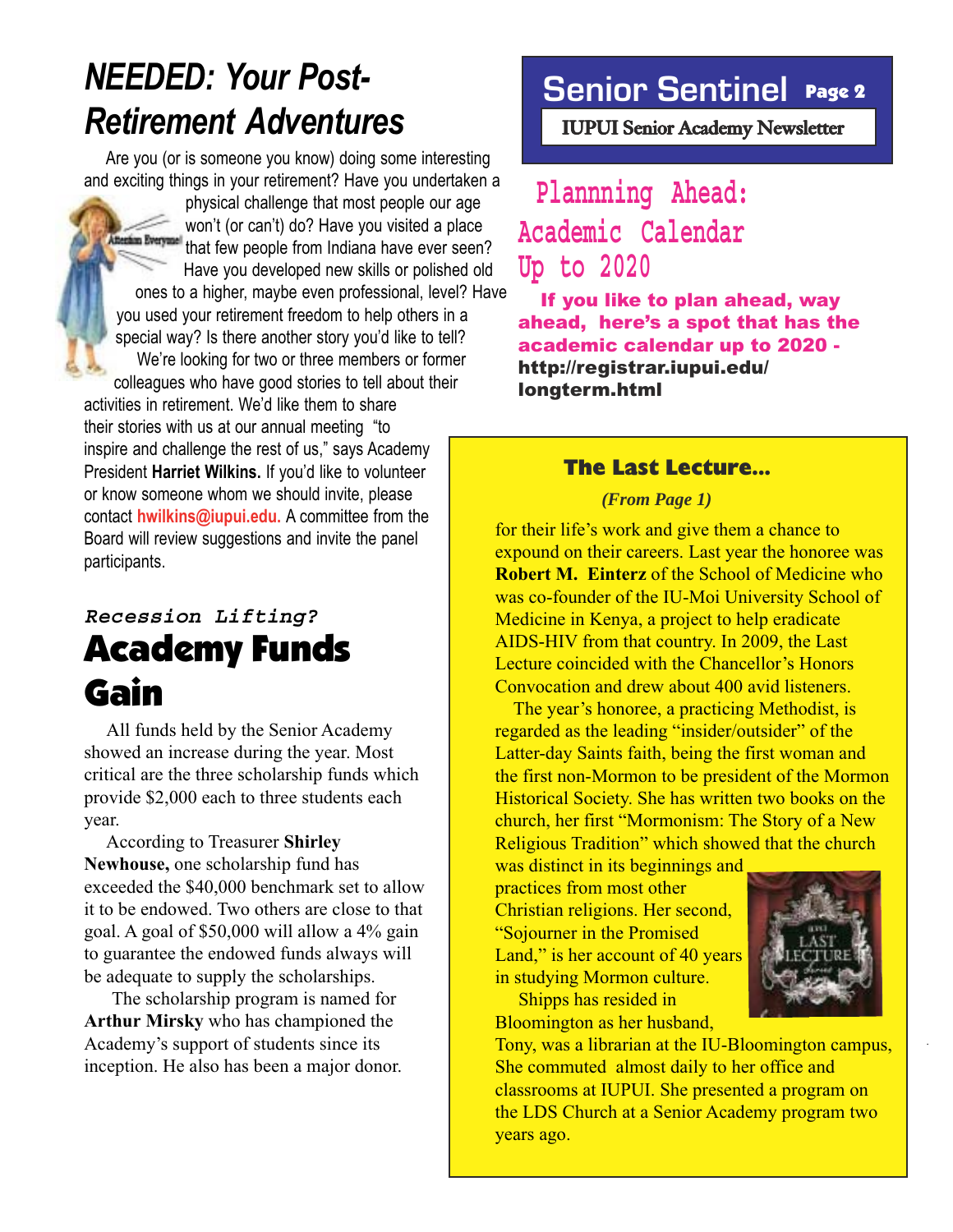#### **Get Healthy: Use Your Vowels**

### **Senior Sentinel** Page 3

 **IUPUI Senior Academy Newsletter** 

 **The June 2008 issue of the Hope Health Letter reminds us to use our vowels to remind us how to stay healthier.**

"A = always wear your seat belt;  $E =$  every day, make it a point to get at least 30 minutes of brisk physical activity;

I = include 2 cups of fruit, 2 *1/2* cups of vegetables and 3 servings of whole grains in your daily diet; O = once a year, talk to your doctor about preventive screenings for cancer, heart disease, diabetes, etc.;  $U =$  use no tobacco – smoke or smokeless;

Y = your family, friends and pets are an important supportive network, so take time with them. Also, protect yourself from excessive sun exposure."

#### **Board Members 2009-2010**

| Harriet Wilkins, President  | hwilkins@iupui.edu                   | Engineering/Tech.   | 298-9315 |
|-----------------------------|--------------------------------------|---------------------|----------|
| Giles Hoyt, Vice President  | ghoyt@iupui.edu                      | <b>Liberal Arts</b> | 253-9509 |
| Mary Grove, Secretary       | mgrove2@iupui.edu                    | Administration      | 291-8759 |
| Shirley Newhouse, Treasurer | snewhous@iupui.edu                   | Medicine            | 251-6754 |
| Margaret Applegate          | mapplega@iupui.edu                   | <b>Nursing</b>      | 821-9442 |
| Theodore Cutshall           | cutshalltw@yahoo.com Science         |                     | 875-0612 |
| Noel Duerden                | nduerde@iupui.edu                    | Adminstration       | 293-7596 |
| Mark Grove                  | mgrove@iupui.edu                     | Adminstration       | 291-8759 |
| Joseph Hingtgen.            | hingtge@iupui.edu                    | Medicine            | 257-0298 |
| Golam Mannan                | gmannan@iupui.edu                    | Education           | 228-0324 |
| <b>Richard Patterson</b>    | rpatterson@math.iupui.edu Science    |                     | 545-7034 |
| Leon Rand                   | $\text{lrand}(\widehat{a}$ iupui.edu | Adminstration       | 843-9524 |
| Sheldon Siegel              | ssiegel@iupui.edu                    | Social Work         | 577-0437 |
|                             |                                      |                     |          |

 **Senior Academy, AO 139, 255 N. Lansing St., Indianapolis 46202, 278-2444** Dottie Swinney, 244-8018, Newsletter Editor, Noel Duerden, Website Editor, Judy Silence

#### **Committees and Chairs**

Bepko Medallion Mark Grove mgrove@iupui.edu Communication Walter P. Linne wlinne@iupui.edu Membership Harriet Wilkins hwilkins@iupui.edu Program Carlyn Johnson cjohnson@iupui.edu Scholarship Art Mirsky amirsky@iupui.edu Social Jean Gnat jgnat@iupui.edu

### **New Indygo Service**

As part of an effort to encourage more Indianapolis residents and visitors to use the local transit system, IndyGo has launched an

online trip planner at www.IndyGo.net/tripplanner.

 The new stop for IndyGo's Green Line/ Airport Express will serve four new downtown hotels, including the Fairfield Inn & Suites (open February 3), Courtyard (open February 18) and Spring Hill (open February 18) as well as the J.W. Marriott (opening February 2011).

 Due to summer construction, IndyGo bus routes may experience delays due to road conditions. Call the IndyGo Customer Service Center at 635-3344 (open weekdays 7 am – 7 pm) for details on bus locations. IndyGo will post service updates, including detours and delays, on Twitter (@IndyGo Bus.

### **Classifieds for IUPUI On Classifieds for IUPUI On IU's OneStart Web IU's OneStart Web**

Cleaned out your closets and want to get rid of all that "stuff" or looking

> to buy an item, score a free item, find your lost mitten or pair up with someone looking for a language tutor (and much more)? Consider the IU OneStart Classifieds.

> Just go to OneStart, at https://onestart.iu.edu/my2 prd/portal/0 log in, click on "Classifieds" in menu on left (it defaults to IUPUI campus, but there is the option to switch to other campuses) and pick the category of interest (antiques, electronics, lost and found, tickets and more). If, rather than searching by category, you want to see only the most recent additions, click on "Activity Partners" in menu on left, then click on "View All Ads."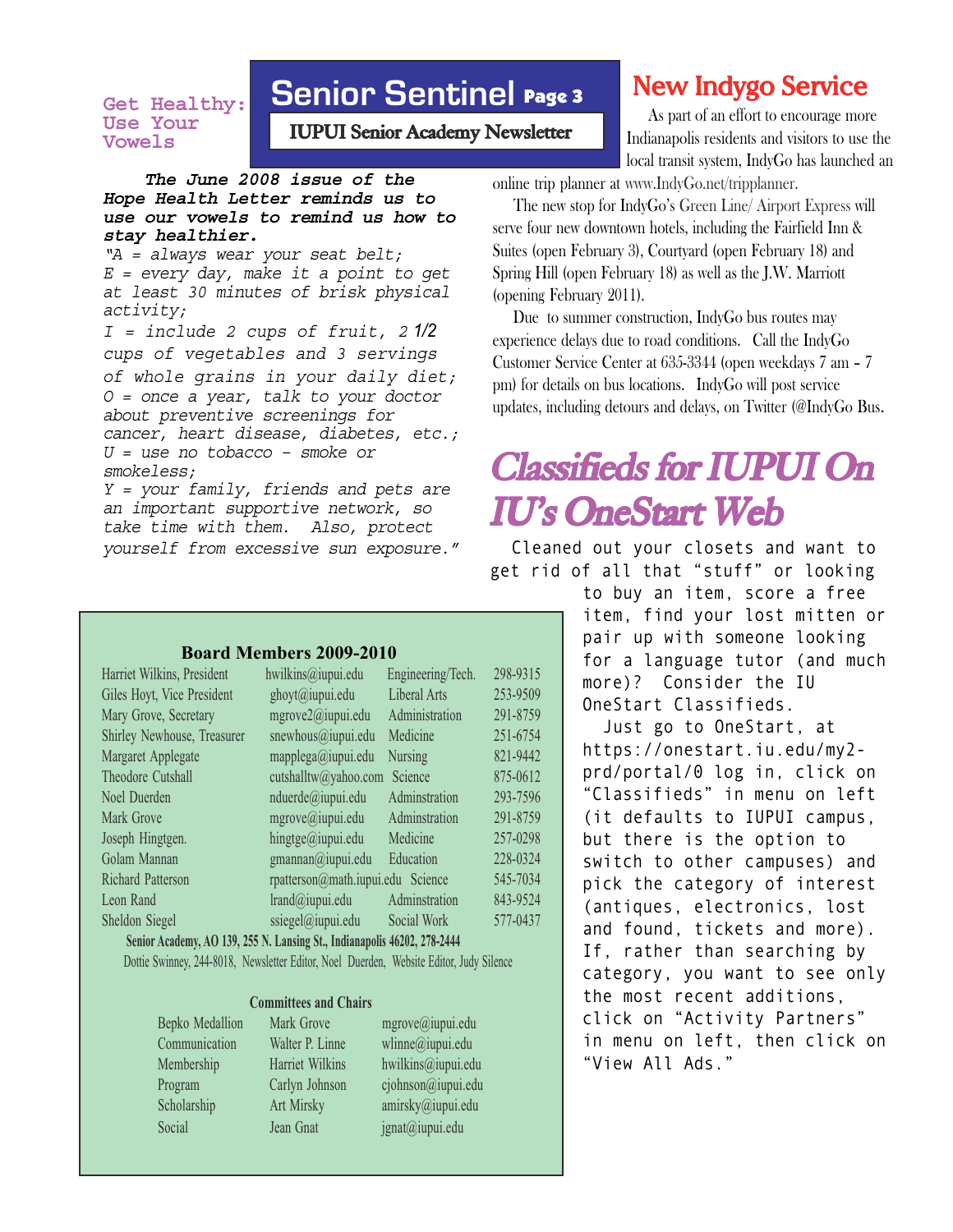## *In 15 Years...*<br> **Senior Sentinel Page 4** Senior Academy Serves Many Interests

student, an academic excellence student, and an outstanding freshman student from IPS system. Each of the funds are nearing the \$40,000 level at which they are projected to be self-sustaining and endowed. In its 15 years, the all-volunteer Senior Academy has an impressive list of programs and services to members and guests, students, and established three \$2,000 scholarships. The funds are for a returning

 The Academy collected \$25,000 in two years to sponsor a room in the Campus Center. And members have mentored students, assisted in registration of foreign students, and for years has been the leading per capita contributor to the Campus United Way campaign

 The most recently developed program, in 2009, is the Last Lecture where an individual who has made a notable contribution to scholarship or service, can outline his or her accomplishments for the public, as if it would be the last time they could review their

 **IUPUI Senior Academy Newsletter** 



West Baden Springs in 1999

careers. The second in this annual sponsored series by the Academy will be April 30.

 The list of socials includes overnights to Turkey Run, Stream Cliffs Herb Farm, Spring Mill, West Baden Springs, and tours to points around Central Indiana: Stutz Building, Indianapolis Museum of Art special



exhibits, IU Lilly Library, Peru Circus Hall of Fame, and Eiteljorg Museum. The full list and descriptions of most of the events are on the Academy website: **www.iupui.edu/~sacademy/ events.htm.**

Programs have included semimonthly lectures, usually by IUPUI faculty on topics of current interest. Health, finances, politics, religion, and current events.

The Senior Academy collects dues of \$10 a year and receives generous support from the Administration for an office, mailing, and a part-time office manager.

Some overnights at Spring Mill, Turkey Run and Corydon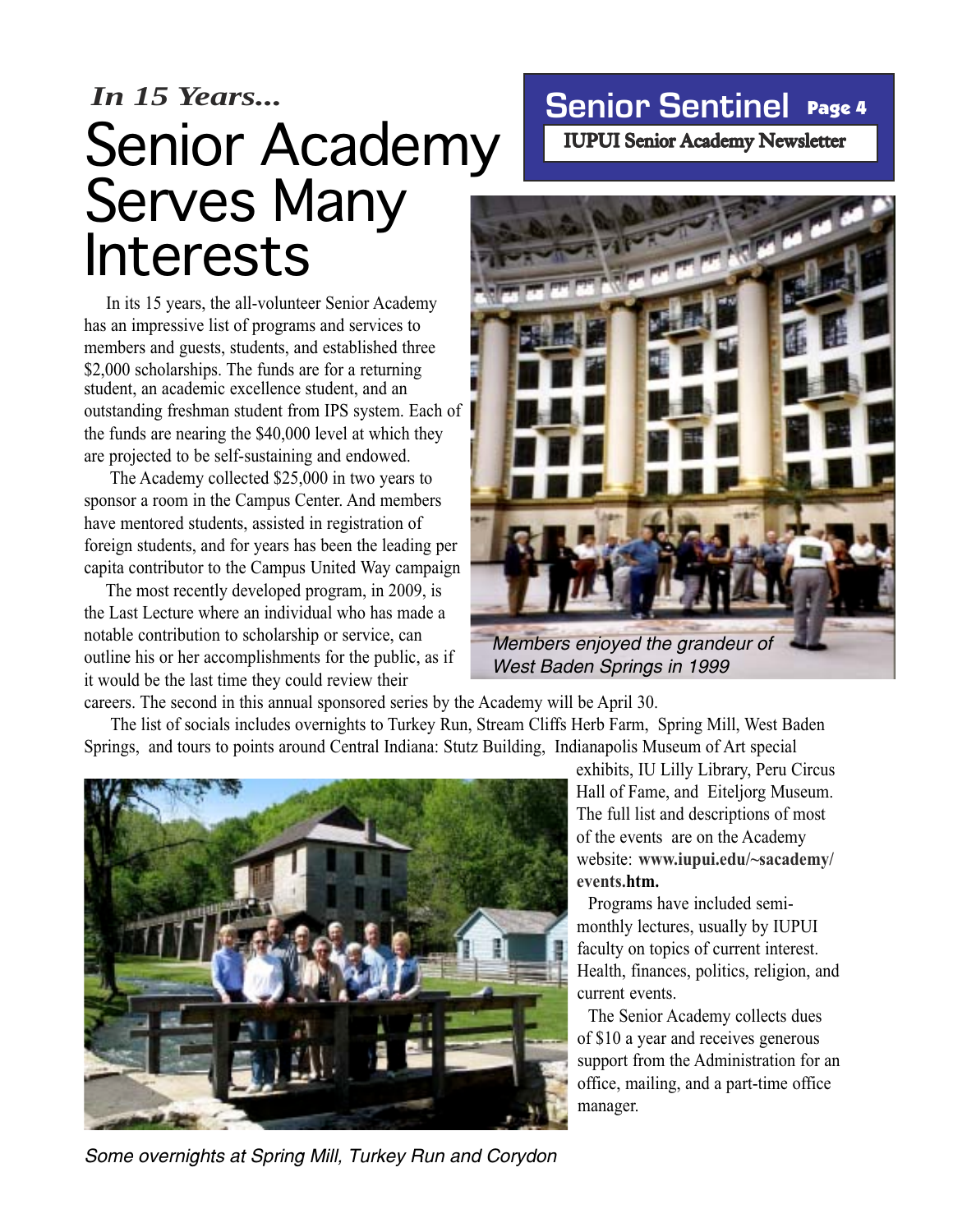

 At a 15th year recogntion program for the Senior Academy, about 40 members and guests gathered for lunch at Charbonono's in Avon for a slide presentation showing "over the years" activities of the Academy. It was assembled by **Ron Frank** and **Mark Grove.**

#### Al Bynum, one of scores of faculty in presentations to the Academy

### **Senior Sentinel** Page 5

 **IUPUI Senior Academy Newsletter** 



Recepetion at Chancellor's Residence, 1998



An annual gala is the Christmas holiday dinner at Hollyhock Hill Restaurant. It's always sold out.



In 2000, members visited Grissom Air Museum near Kokomo.



Dedication of the Senior Academy Room in the Campus Center, 2009